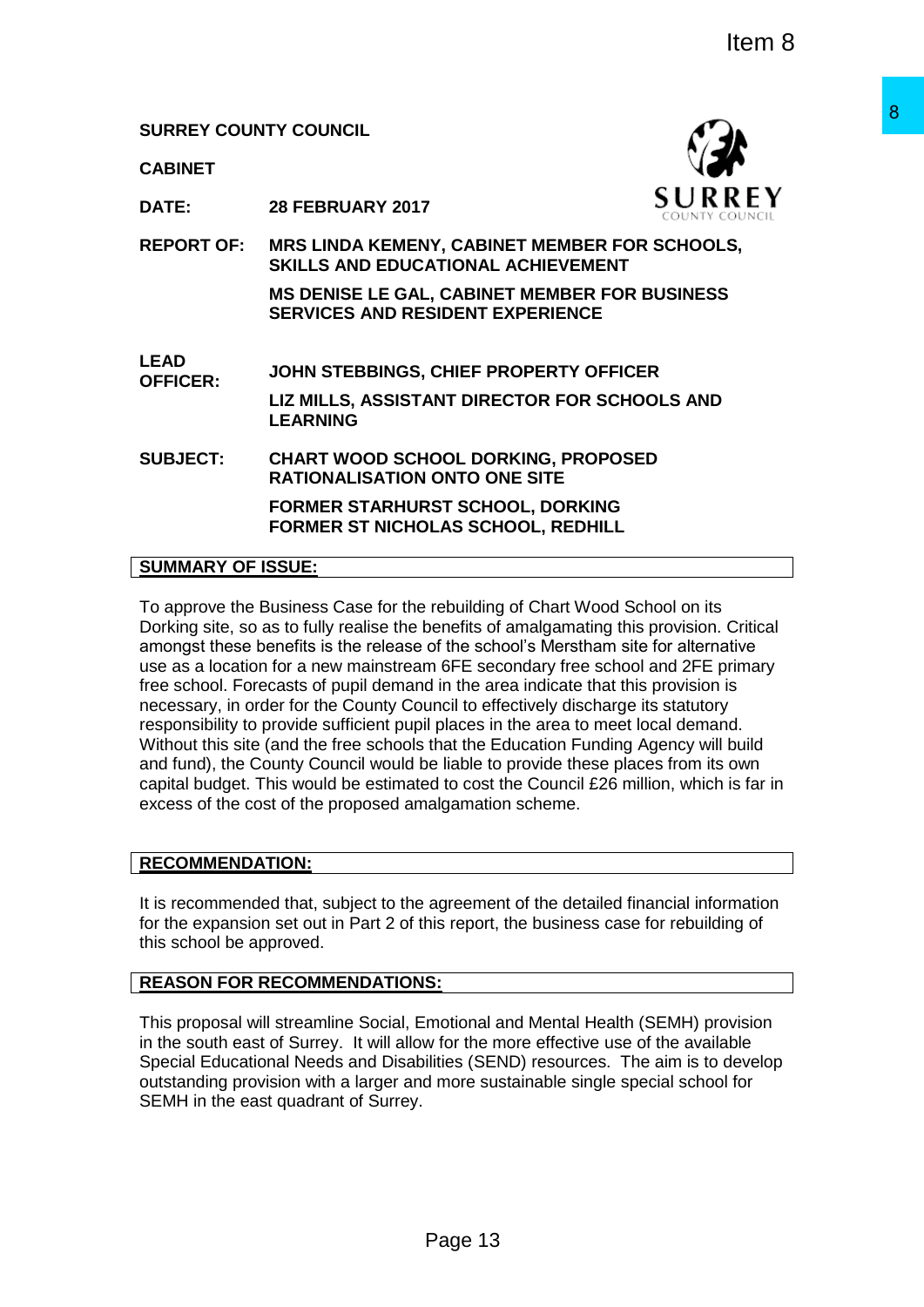# **DETAILS:**

## **Background**

- 1. Chart Wood School is presently located across two sites, in Dorking and Merstham. This is a function of the fact that the school is the product of a recent amalgamation of two previously existing schools; Starhurst School (Dorking) and St. Nicholas School (Merstham). The newly amalgamated school came into existence as of 1 September 2016 and offers education provision for boys aged 9-16, with some residential places. The school has recently extended its age range to admit up to 10 primary-aged children.
- 2. The amalgamation of the school onto one site will release the Merstham site, which represents a critical element of the County Council's strategy for the provision of pupil places in the wider Reigate & Redhill area. The intention is for the Education Funding Agency to establish both a new free secondary and a free primary school on the site with an investment of approximately £26m. This provision will meet the demand for basic need places in the Redhill area that would otherwise have to be funded by Surrey County Council.
- 3. Projections of demand for primary and secondary school places in the Reigate & Redill area (inclusive of Merstham), relative to current supply, are provided in the below tables:

| Year    | <b>YR PAN</b> | <b>YR Projection</b> | <b>Projected</b><br><b>Surplus</b> |
|---------|---------------|----------------------|------------------------------------|
| 2017/18 | 900           | 967                  | $-67$                              |
| 2018/19 | 900 (960)     | 999                  | $-99$                              |
| 2019/20 | 900 (960)     | 953                  | $-53$                              |
| 2020/21 | 900 (960)     | 954                  | $-54$                              |
| 2021/22 | 900 (960)     | 965                  | $-65$                              |
| 2022/23 | 900 (960)     | 973                  | $-73$                              |
| 2023/24 | 900 (960)     | 986                  | $-86$                              |
| 2024/25 | 900 (960)     | 993                  | $-93$                              |
| 2025/26 | (960)<br>900  | 1,004                | $-104$                             |

#### **Primary:**

#### **Secondary:**

|    | <b>Background</b>                                                                                                                                                                                                                                                                                                                                                                                                                                                                                                                                         |               |                      |                                              |  |  |
|----|-----------------------------------------------------------------------------------------------------------------------------------------------------------------------------------------------------------------------------------------------------------------------------------------------------------------------------------------------------------------------------------------------------------------------------------------------------------------------------------------------------------------------------------------------------------|---------------|----------------------|----------------------------------------------|--|--|
| 1. | Chart Wood School is presently located across two sites, in Dorking and<br>Merstham. This is a function of the fact that the school is the product of a<br>recent amalgamation of two previously existing schools; Starhurst School<br>(Dorking) and St. Nicholas School (Merstham). The newly amalgamated sch<br>came into existence as of 1 September 2016 and offers education provision<br>boys aged 9-16, with some residential places. The school has recently<br>extended its age range to admit up to 10 primary-aged children.                   |               |                      |                                              |  |  |
| 2. | The amalgamation of the school onto one site will release the Merstham site<br>which represents a critical element of the County Council's strategy for the<br>provision of pupil places in the wider Reigate & Redhill area. The intention is<br>the Education Funding Agency to establish both a new free secondary and a<br>free primary school on the site with an investment of approximately £26m. T<br>provision will meet the demand for basic need places in the Redhill area tha<br>would otherwise have to be funded by Surrey County Council. |               |                      |                                              |  |  |
| 3. | Projections of demand for primary and secondary school places in the Reiga<br>& Redill area (inclusive of Merstham), relative to current supply, are provided<br>the below tables:                                                                                                                                                                                                                                                                                                                                                                        |               |                      |                                              |  |  |
|    | Primary:<br>Year                                                                                                                                                                                                                                                                                                                                                                                                                                                                                                                                          | <b>YR PAN</b> | <b>YR Projection</b> | <b>Projected</b><br><b>Surplus</b>           |  |  |
|    | 2017/18                                                                                                                                                                                                                                                                                                                                                                                                                                                                                                                                                   | 900           | 967                  | $-67$                                        |  |  |
|    | 2018/19                                                                                                                                                                                                                                                                                                                                                                                                                                                                                                                                                   | 900 (960)     | 999                  | $-99$                                        |  |  |
|    |                                                                                                                                                                                                                                                                                                                                                                                                                                                                                                                                                           | 900 (960)     | 953                  | $-53$                                        |  |  |
|    | 2019/20                                                                                                                                                                                                                                                                                                                                                                                                                                                                                                                                                   |               |                      |                                              |  |  |
|    | 2020/21                                                                                                                                                                                                                                                                                                                                                                                                                                                                                                                                                   | 900 (960)     | 954                  | $-54$                                        |  |  |
|    | 2021/22                                                                                                                                                                                                                                                                                                                                                                                                                                                                                                                                                   | 900 (960)     | 965                  |                                              |  |  |
|    | 2022/23                                                                                                                                                                                                                                                                                                                                                                                                                                                                                                                                                   | 900 (960)     | 973                  | $-65$<br>$-73$                               |  |  |
|    | 2023/24                                                                                                                                                                                                                                                                                                                                                                                                                                                                                                                                                   | 900 (960)     | 986                  | $-86$                                        |  |  |
|    | 2024/25                                                                                                                                                                                                                                                                                                                                                                                                                                                                                                                                                   | 900 (960)     | 993                  | $-93$                                        |  |  |
|    | 2025/26                                                                                                                                                                                                                                                                                                                                                                                                                                                                                                                                                   | 900 (960)     | 1,004                | $-104$                                       |  |  |
|    | Secondary:                                                                                                                                                                                                                                                                                                                                                                                                                                                                                                                                                |               |                      |                                              |  |  |
|    | Year                                                                                                                                                                                                                                                                                                                                                                                                                                                                                                                                                      | <b>Y7 PAN</b> | <b>Y7 Projection</b> |                                              |  |  |
|    | 2017/18                                                                                                                                                                                                                                                                                                                                                                                                                                                                                                                                                   | 813           | 895                  | $-82$                                        |  |  |
|    | 2018/19                                                                                                                                                                                                                                                                                                                                                                                                                                                                                                                                                   | 813           | 1,003                | $-190$                                       |  |  |
|    | 2019/20                                                                                                                                                                                                                                                                                                                                                                                                                                                                                                                                                   | 813           | 1,042                | $-229$                                       |  |  |
|    | 2020/21                                                                                                                                                                                                                                                                                                                                                                                                                                                                                                                                                   | 813           | 1,065                | $-252$                                       |  |  |
|    | 2021/22                                                                                                                                                                                                                                                                                                                                                                                                                                                                                                                                                   | 813           | 1,117                | $-304$                                       |  |  |
|    | 2022/23                                                                                                                                                                                                                                                                                                                                                                                                                                                                                                                                                   | 813           | 1,159                | $-346$                                       |  |  |
|    | 2023/24                                                                                                                                                                                                                                                                                                                                                                                                                                                                                                                                                   | 813           | 1,245                | <b>Projected</b><br><b>Surplus</b><br>$-432$ |  |  |
|    | 2024/25                                                                                                                                                                                                                                                                                                                                                                                                                                                                                                                                                   | 813           | 1,186                | $-373$                                       |  |  |
|    | 2025/26<br>2026/27                                                                                                                                                                                                                                                                                                                                                                                                                                                                                                                                        | 813<br>813    | 1,201<br>1,161       | $-388$<br>$-348$                             |  |  |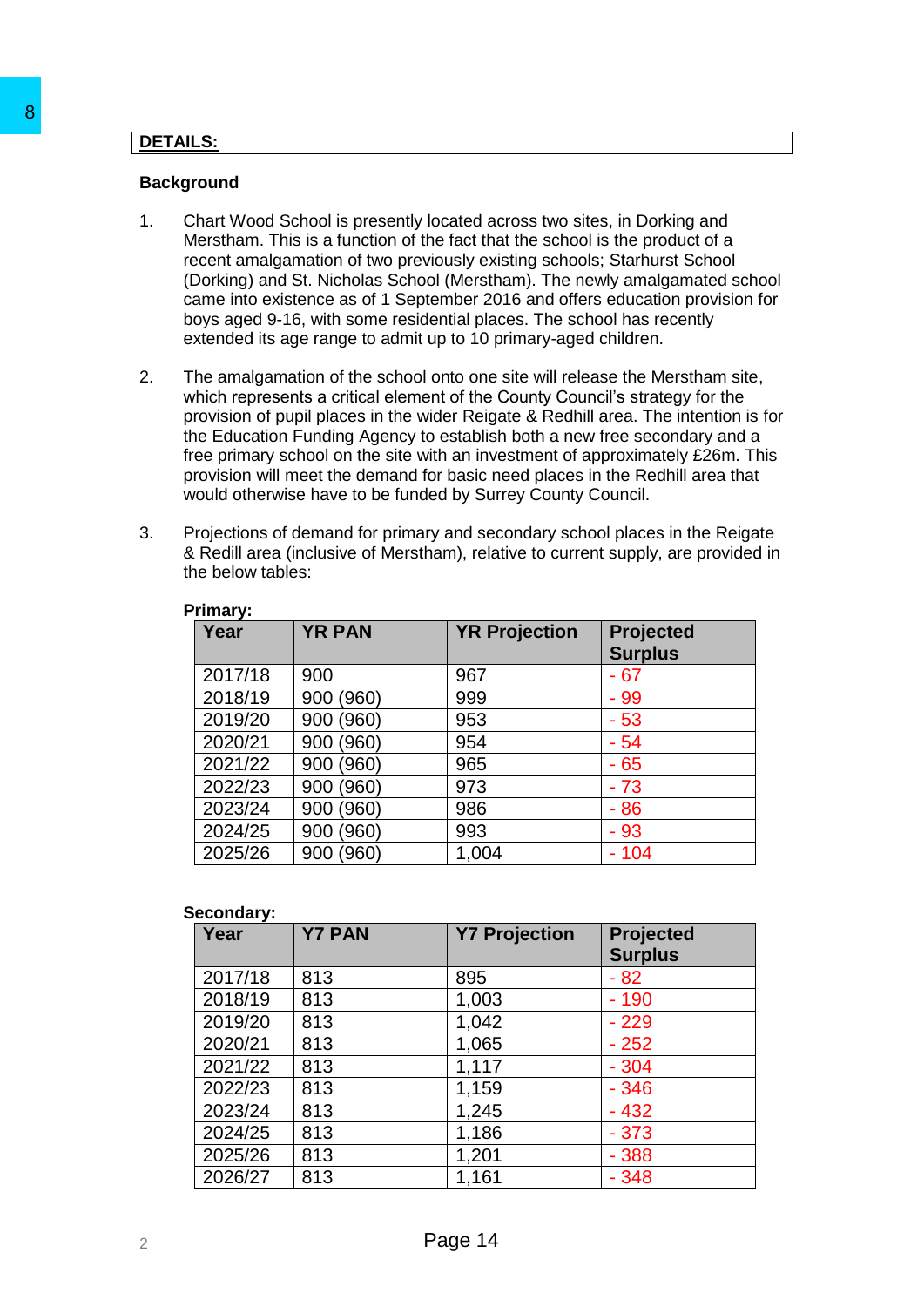- 4. The forecasts demonstrate the need for an additional 3-4FE of primary provision in the area and a minimum of an additional 12FE of secondary provision, represented in a pressing short-term need that steadily grows in the medium- to long-term. As such, the release of the Merstham site for the proposed new free school(s) (6FE secondary and 2FE primary) represents a key, time-critical strategic priority for the delivery of mainstream school places in the Reigate & Redhill area. Due to the paucity of suitable sites for schools in the area, whilst alternative options for meeting the rising pupil demand in Reigate & Redhill have been explored, these are either unfeasible in school organisation terms, or else would either incur significant capital cost for SCC.
- 5. The physical amalgamation of the school onto a single site is also guided by a sound educational rational, in terms of enhancing the SEMH offer in the area. Chart Wood School's sites are located approximately 11 miles from each other. Rationalising the arrangements to create one school would combine good practice from each and augment the cohesiveness of the school community. Additionally, the larger, integrated school model allows for economies of scale to be implemented that would make the school more financially sustainable in the longer term. Consolidating the school's operation on a single site will enable the elimination of cost duplication, with resources being deployed to maximum effect in terms of outcome realisation. In particular, a purpose built single building will be more efficient in terms of utilities expenditure, which will equate to significant revenue savings moving forward.
- 6. Significant efficiencies will be achieved as a result of providing a new replacement building. The planned maintenance programme for the existing schools suggest a high level of investment to maintain the fabric and services over the coming years at an estimated cost of £1.7m. In addition, as a result of the poor condition of the buildings, a significant sum is being spent annually on reactive revenue maintenance calls, which will be avoided in the future.
- 7. The intention is that, whilst rationalising the school on a single site, there will also be a slight reduction in overall numbers from 120 to 105 pupils. From the cohort of 105, there will be places for 24 residential pupils.
- 8. The Ofsted report for St Nicholas Special School, the predecessor of Chart Wood Academy, from September 2013, rates the school as 'Good', with the behaviour and safety of pupils and the overall effectiveness of the residential provision both rated as 'Outstanding'. In particular, this report noted that "the headteacher is an exceptional leader who is constantly looking at ways to improve the well-being of students. He is very well supported by strong senior leaders and by the effective governing body. Senior leaders are highly visible about the school and are seen as very supportive by staff and students. The residential facility is very well managed. A highly effective head of boarding ensures the residential provision is an integral part of the school." Delivery of a new, purpose-built facility for the newly amalgamated provision will enable the school to build upon these strengths, to continue to provide positive outcomes for SEMH pupils into the future. **Example 18**<br>
the distributed 13-4FE of primary<br>
thum of an additional 12FE of secondary<br>
the release of the Metstham site for the<br>
the release of the Metstham site for the<br>
the release of the Metstham site for the<br>
the re
- 9. The transition to a single site will mean that there are likely to be some changes to staff working arrangements and for some, living arrangements. These are currently being determined and this process will involve detailed work with the staff concerned, together with support from Union and HR representatives.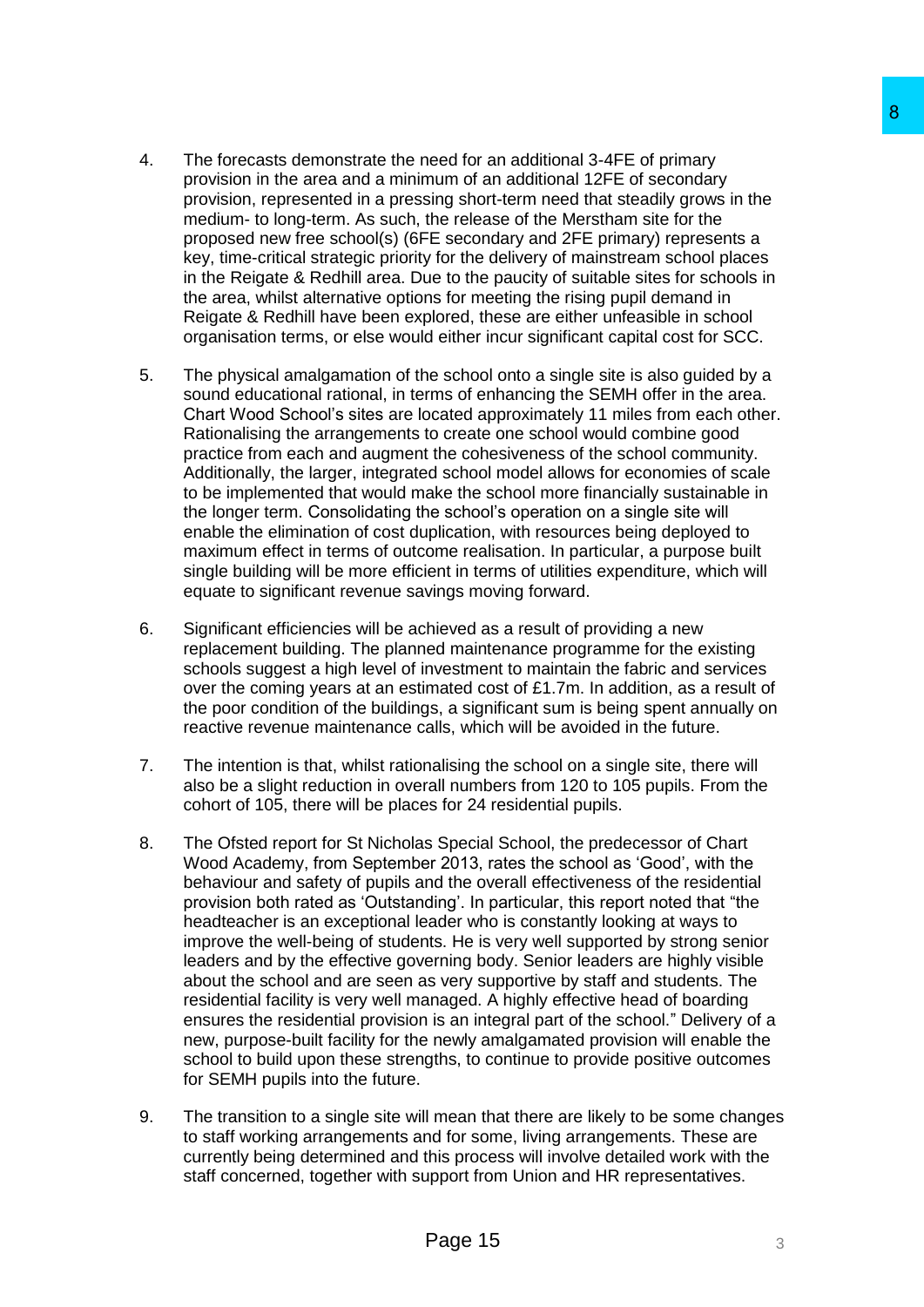- 10. In order to provide for this rationalization of provision, it is proposed to locate an entirely new, purpose-built building on Chart Wood's Dorking site. The new Chart Wood School will provide key stage two and secondary school places for 105no pupils with SEMH (Social Emotional and Mental Health) special educational needs, as well as residential accommodation for 24no pupils who will board during the week. The proposed scheme is comprised of two wings linked by a central space which accommodates the main entrance, gymnasium and library space. The arrangement of the accommodation ensures that there is a discrete separation between educational facilities and the more homely environment of the residential provision. 8<br>
10. In order to provide for this rationalization control provide to provide for this rationalization control control (1980) (1981) (1981) (1981) (1981) (1981) (1981) (1981) (1981) (1981) (1981) (1981) (1981) (1981) (19
	- 11. A planning application will be submitted in February 2017 and a decision is expected in June 2017.

## **CONSULTATION:**

- 12. The Headteacher and school governors have been fully consulted on the amalgamation proposals.
- 13. The amalgamation proposal was the subject of a Council-led consultation process that was held between 8 February – 8 March June 2016. This process engaged a range of interested stakeholders, including the school community, local residents, local admissions authorities and the Surrey School Admissions Forum. During the consultation period, three public meetings were held: at St. Nicholas on 22 February and at Starhurst on 26 February and 1 March 2016. Altogether, there were over 80 attendees across the three meetings, with the audiences consisting of parents, staff and local residents. 54% of formal responses to the consultation agreed with the proposal, 38% disagreed with 8% undecided.
- 14. The Statutory Notice period ran from 15 March to 13 April 2016. No correspondence was received relating to this notice. The Cabinet Member for Schools, Skills and Educational Achievements made the formal decision to amalgamate these schools on 30 June 2016.
- 15. An open public consultation event was held at the school on 12 February 2017 as part of the pre-planning application process, to which all interested stakeholders were invited.

## **RISK MANAGEMENT AND IMPLICATIONS:**

16. There are risks associated with the project and a project risk register has been compiled, which is regularly updated. A contingency allowance appropriate to the scheme has been included within the project budget to mitigate for potential identified risks.

#### **Financial and Value for Money Implications**

17. The project will be subject to robust cost challenge and scrutiny to drive optimum value as it progresses. Further financial details are set out in the report circulated in Part 2 of the report. These details have been circulated separately to ensure commercial sensitivity, in the interest of securing best value.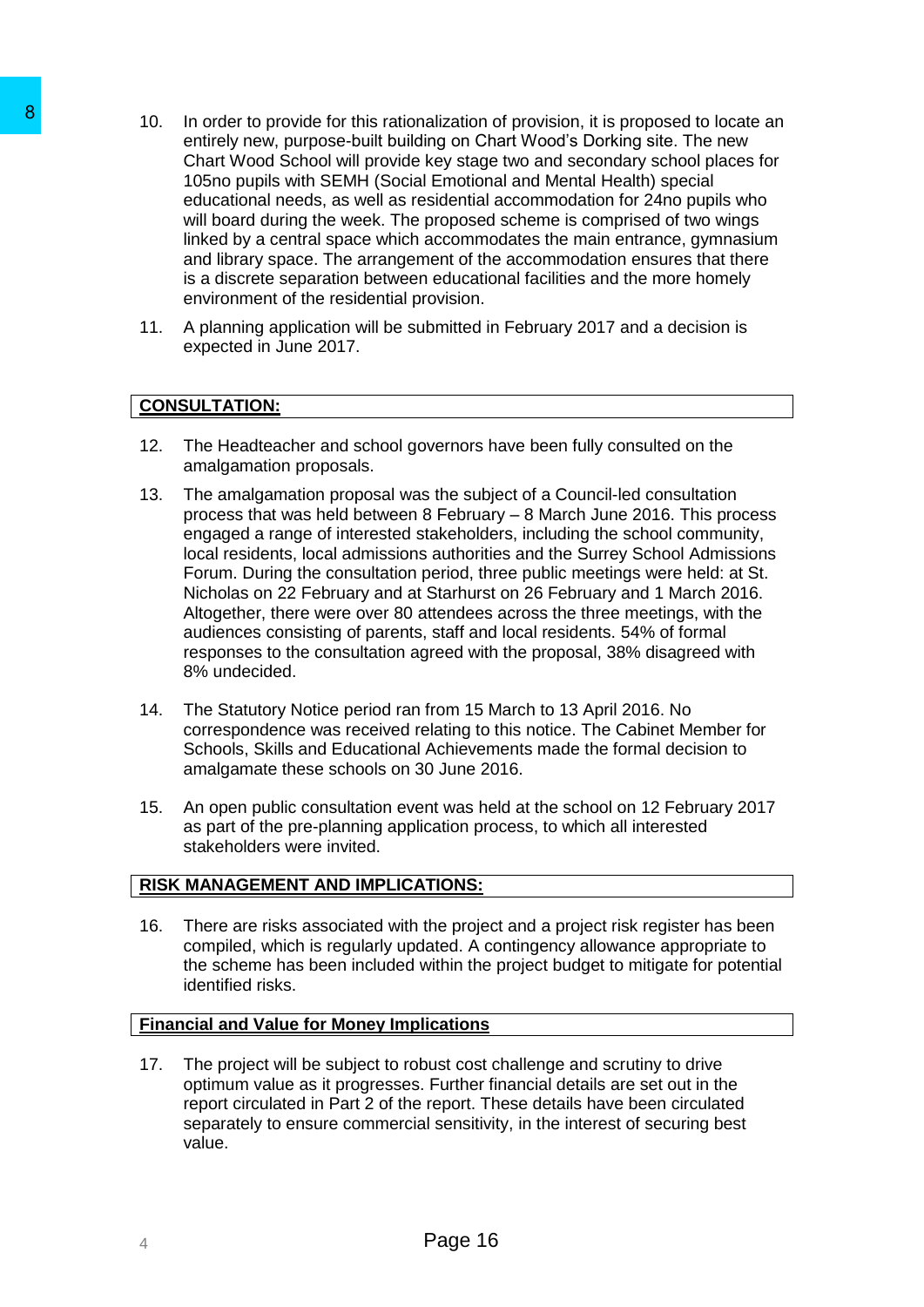#### **Section 151 Officer Commentary**

18. This scheme is included within the 2016/21 Medium Term Financial Plan.

## **Legal Implications – Monitoring Officer**

- 19. The public sector equality duty in Section 149 of the Equality Act 2010 applies to the decision to be made by Cabinet in this report. There is a requirement when deciding upon the recommendations to have due regard to the need to advance equality of opportunity for people with protected characteristics, foster good relations between such groups, and eliminate any unlawful discrimination.
- 20. The best value duty is contained in s3 of the Local Government Act 1999 as a result of which the Council is under a duty to make arrangements to secure continuous improvement in the way in which functions are exercised, having regard to a combination of economy, efficiency and effectiveness. The relevant guidance states that Councils should consider overall value, including economic, environmental and social value when reviewing service provision. 8<br>
The 2016/21 Medium Term Financial Plan.<br>
Internal Section 149 of the Equality Act 2010 applies<br>
about in this report. There is a requirement<br>
empedding to the Develoced characteristics, foster<br>
for people with protected

#### **Equalities and Diversity**

- 21. The expansion of the school will not create any issues that would require the production of an Equality Impact Assessment.
- 22. The new school building will comply with Disability Discrimination Act (DDA) regulations.
- 23. The school will be expected to contribute towards community cohesion and to provide the normal range of before- and after-schools clubs provided in a typical Surrey County Council school.

## **Corporate Parenting/Looked After Children implications**

24. In providing new, purpose-built facilities for SEMH pupils in the area, this proposal would also be of benefit to any SEMH Looked After Children who have the opportunity of attending the school.

#### **Climate change/carbon emissions implications**

25. The design philosophy is to create buildings that will support low energy consumption, reduce solar gain and promote natural ventilation. The school will be built to the local planning authority's adopted core planning strategy.

## **WHAT HAPPENS NEXT:**

If approved, to proceed to commence the tender process for the project, through to contract award, via delegated decision.

#### **Contact Officer:**

Keith Brown, Schools and Programme Manager – tel: 020 8541 8651 Oliver Gill, School Commissioning Officer – tel: 020 8541 7383